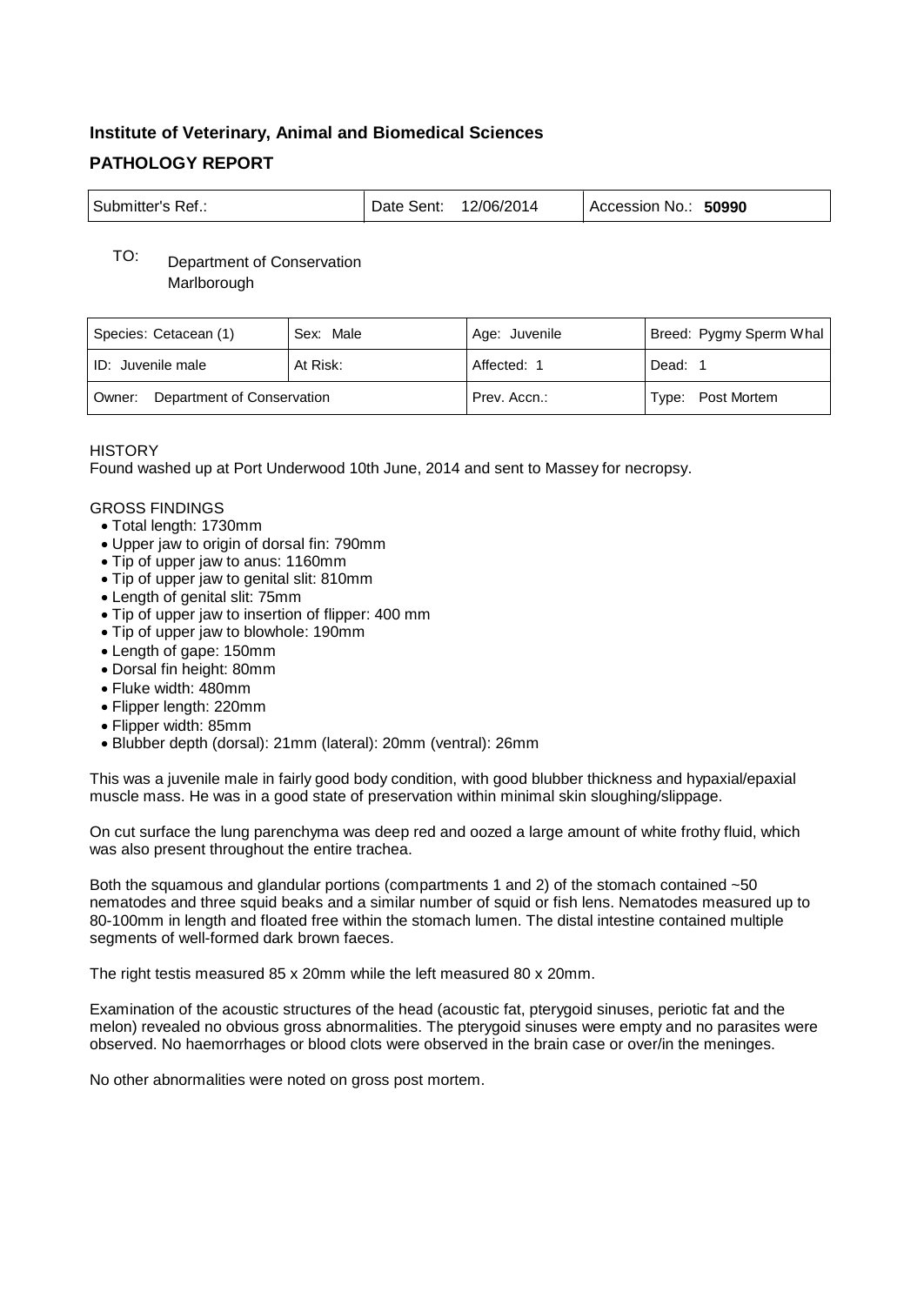Accn. No.: 50990 Page 2 of 3

HISTOPATHOLOGY

- Lung: there is moderate to marked congestion while many alveolar spaces and small numbers bronchi contain fairly dense granular eosinophilic material or lighter, more flocculent pale eosnophilic material (oedema); there are small to moderate numbers of alveolar macrophages.
- Heart: there is patchy congestion of the subendocardial myocardium.
- Liver: there is marked centrilobular congestion. Small numbers of hepatocytes contain small amounts of golden-brown intracytoplasmic pigment (likely iron in the form of haemosiderin) while small numbers of Kupffer cells also contain similar pigment.
- Kidney: there is marked congestion.
- Adrenal gland: there is marked congestion.
- Stomach: within the lamina propria of the non-glandular stomach is a 150 micron-in diameter granuloma composed of a central core of acellular, amorphous to fibrillar material borderd by epithelioid macrophages and multinucleated giant cells. There is congestion of the submucosa in the glandular portion of the stomach.
- Brain: within the cerebellar white matter and overlying leptomeninges there are multiple areas in which erythrocytes and variable amounts of pale eosinophilic granular to globular material is present in the perivascular space; in several of these areas there are also small numbers of neutrophils. Small caliber blood vessels throughout the brain are often surrounded by small amounts of clear space. There is diffuse marked congestion of the neuropil and leptomeninges.
- Sections of skeletal muscle (epaxial and diaphragm), acoustic fat and juvenile testis show no obvious abnormalities.

**MICROBIOLOGY** Faecal Swab (1) No Salmonella isolated NZVP CASE NO: P14011749

DIAGNOSIS Unknown cause of stranding Pulmonary oedema

#### **COMMENTS**

This was a juvenile male in good body condition and in a good state of preservation. On gross visual inspection and histological examination of the internal organs including the brain, there was no indication of major trauma or an underlying disease process that help might explain why this animal stranded.

The immediate cause of death is likely pulmonary oedema (fluid in the lung). This is likely due to the stress of stranding and progressive shock as blood starts to pool in the lungs and the cardiovascular system starts to shut down. This results in fluid from the bloodstream (minus the red blood cells) being squeezed/forced out into the small airways of the lung. This fluid then mixes with the small amount of fluid normally present in the lung (this is called surfactant) and the result is the formation of white frothy/foamy fluid and this is termed pulmonary oedema. This will prevent proper oxygen and carbon dioxide exchange in the lung. Pulmonary oedema can be caused by a variety of factors but has been reported in cetaceans that have stranded alive and subsequently died on the beach.

Gross examination of the acoustic structures of the head (including the melon, acoustic fats of the mandible and around the ear, pterygoid sinuses, meninges and brain) did not reveal any haemorrhages of blood clots that have been associated with sonar/seismic injury. Histological examination of multiple internal organs including the brain did not reveal any obvious evidence of gas/air emboli which have also been reported in association with sonar injury.

Histological examination of the brain showed multiple small areas of haemorrhage in the cerebellum and meninges. The haemorrhage is acute (occurred at or around the time or death) and was not associated with any inflammation, spongiosis (fluid accumulation within the brain substance) or injury/death of nearby neurons/neural tissue. In the absence of other evidence of haemorrhage and blood clots within the other acoustic structures of the head and elsewhere in the brain, the most likely explanation would be that the haemorrhage is the result in fluctuations in blood flow/pressure in the brain as a result of stress being stranded and have occurred around the time of death.